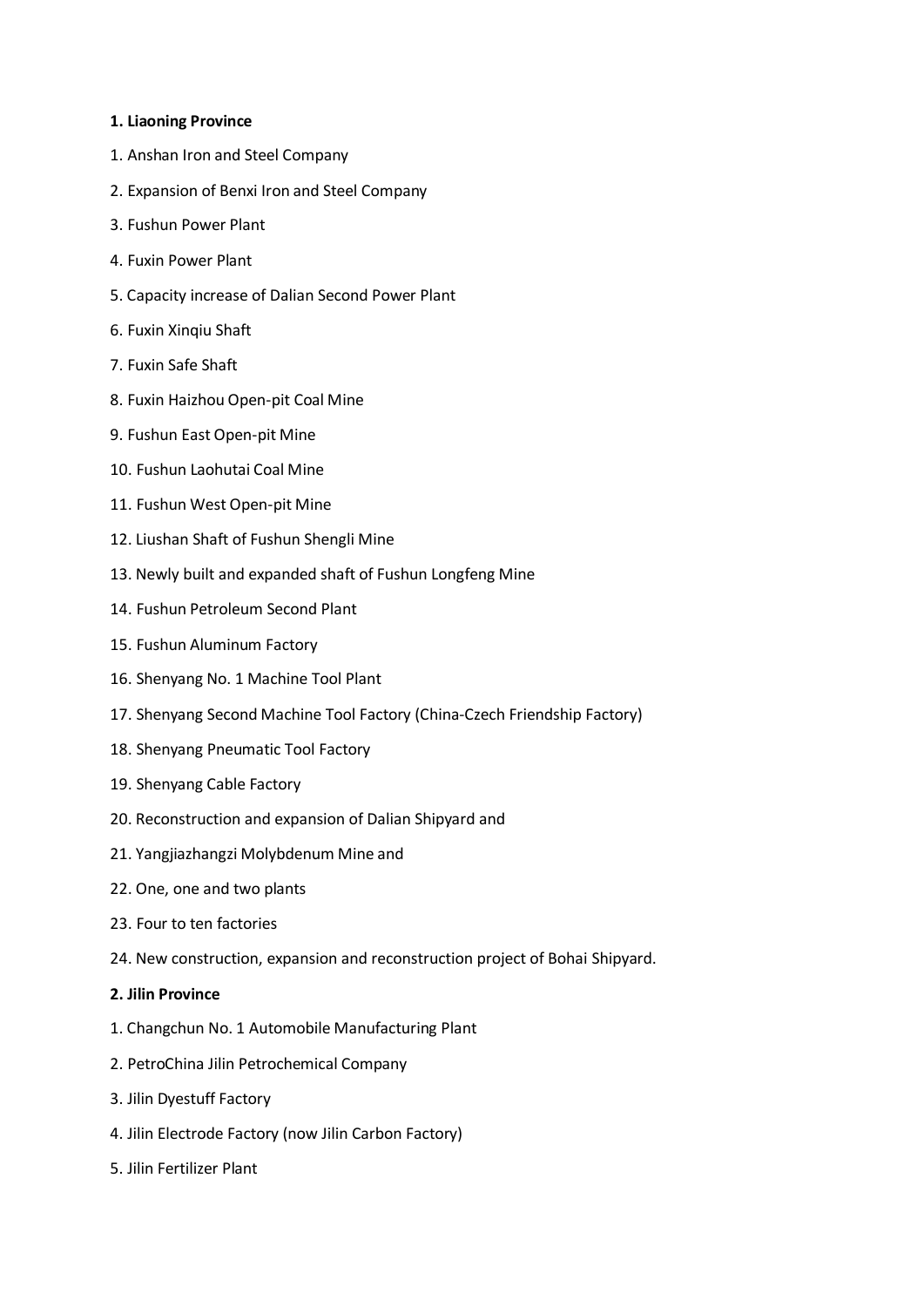- 6. Ferro tungsten production part of Jilin Ferroalloy Plant
- 7. Tonghua Wangou Industrial Well
- 8. Fengman Power Plant:

# **3. Heilongjiang**

- 1. Harbin Electric Factory
- 2. Harbin Steam Turbine Factory
- 3. Harbin Boiler Factory
- 4. Harbin Bearing Factory
- 5. Harbin Weijian Machinery Factory (formerly Hafei)
- 6. Harbin Dongan Machinery Factory
- 7. Harbin Northeast Light Alloy Factory (formerly Harbin 101 Factory)
- 8. Harbin Measuring Tool and Cutting Tool Factory
- 9. Electric carbon plant
- 10. Electric meter instrument factory
- 11. Acheng Relay Factory
- 12. Jiamusi Paper Mill
- 13. China First Heavy Machinery Group Corporation
- 14 Shaft No. 10, Xing'an Terrace, Hegang
- 15. Hegang Dongshan No. 1 shaft
- 16. Hegang Xing'antai Coal Washing Plant
- 17. Jixi Chengzihe Coal Washing Plant
- 18. Jixi Chengzihe No. 9 vertical shaft
- 19. Shaft No. 2 of Xing'an Terrace, Hegang
- 20. Shuangyashan Coal Washing Plant
- 21. Friendship Farm
- 22. Qiqihar Steel (Beijing Manchu Special Steel)

## **4. Inner Mongolia**

1. Baotou Iron and Steel Company

2. Inner Mongolia First Machinery Factory Inner Mongolia First Machinery Manufacturing (Group) Co., Ltd.

3. Second Machinery Factory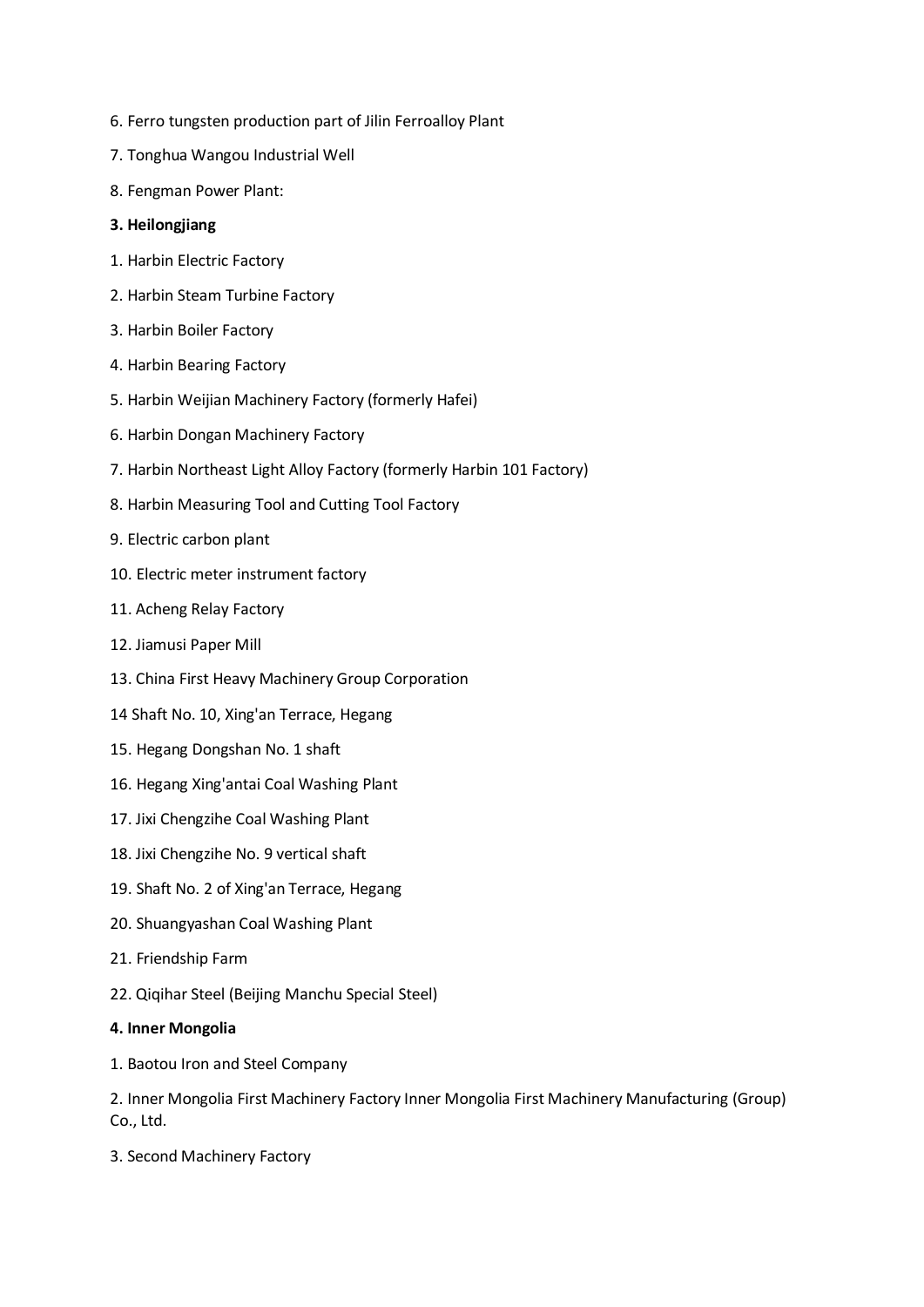- 4. Baotou No. 1 Thermal Power Plant
- 5. Inner Mongolia Mengdian Huaneng Thermal Power Co., Ltd. (Baotou No. 2 Thermal Power Plant)

# **5. Beijing**

- 1. Beijing Electronic Tube Factory
- 2. Beijing Strategic Rocket Production Plant
- 3. Metal structure plant

## **6. Henan Province**

- 1. Luoyang Thermal Power Plant
- 2. Luoyang Yituo Company (Luoyang Tractor Factory)
- 3. Mining Machinery Factory (Mining Machinery Factory)
- 4. Ball Bearing Factory (Luoyang Bearing Factory)
- 5. Copper processing plant
- 6. High-speed diesel engine factory (formerly known as Henan Diesel Engine Factory)
- 7. Refractory Material Factory (formerly Luoyang Refractory Material Factory)
- 8. Yellow River Smelter

9. Sanmenxia China Hydropower Construction 11th Engineering Bureau or Sanmenxia Water Control Project

- 10. The shaft of Zhongma Village in Jiaozuo is the Jiaozuo Mining Bureau.
- 11. Zhengzhou Railway Station
- 12. Pingdingshan No. 2 vertical shaft

13. As one of 156 key engineering projects, with the assistance of East Germany, an enterprise specializing in the production of synthetic diamonds for the machine tool industry was established in Zhengzhou.

# **7. Hebei Province**

- 1. North China Pharmaceutical Group Co., Ltd.
- 2. Baoding Film Factory
- 3. Baoding Chemical Fiber Factory
- 4.604 Paper Mill
- 5. Shijiazhuang Cotton Spinning Factory
- 6. Handan Cotton Mill
- 7. Chengde Iron and Steel Group Co., Ltd.
- 8. Fengfeng Matou (Central) Coal Washing Plant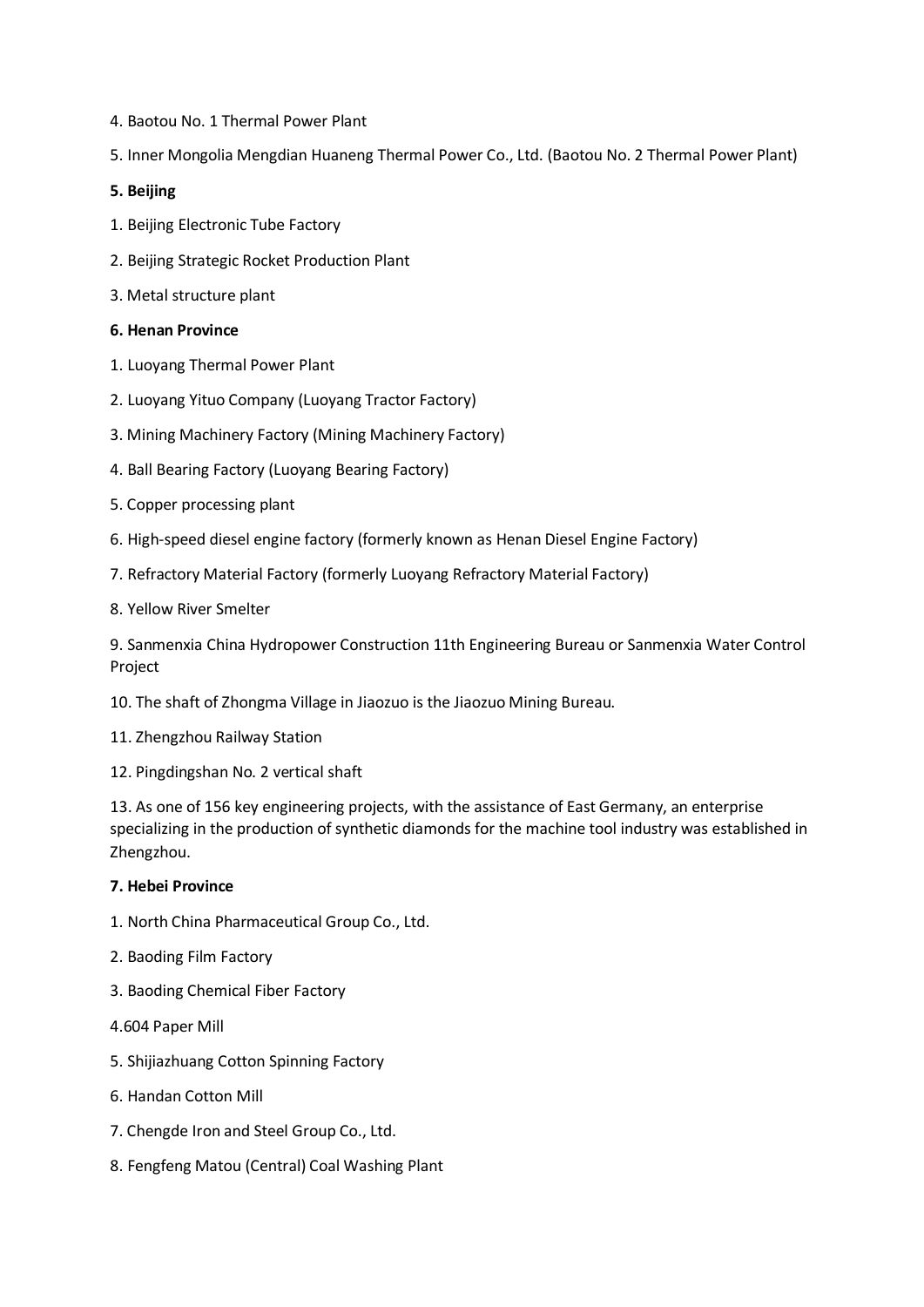## **8. Hunan Province**

## Zhuzhou

- 1. Southern Power Machinery Company (formerly 331 Factory)
- 2. Zhuzhou Power Plant
- 3. Zhuzhou Cemented Carbide Factory (formerly Zhongnan Cemented Carbide Factory)
- 4. Zhuzhou Coal Washing Plant
- 5. Hunan Yueyang Forest and Paper Group Co., Ltd.
- 6. Zhixian Power Station

## **9. Hubei Province**

- 1. Wuhan Iron and Steel Company (Wuhan Iron and Steel Complex)
- 2. Wuhan Heavy Machine Tool Factory
- 3. Wuhan Boiler Factory
- 4. Wuchang Shipyard
- 5. Wuhan Meat Union
- 6. Qingshan Thermal Power Plant
- 7. Daye Nonferrous Metals Company
- 8. Wuhan Yangtze River Bridge
- 9. Hubei Electric Power Construction First Engineering Company

#### **10. Shanxi Province**

- 1. Shanxi Diesel Engine Factory
- 2. Taiyuan Second Thermal Power Plant
- 3. Taiyuan Pharmaceutical Factory
- 4. Shanxi Lu'an Coal Washing Plant
- 5. Datong goose feather mouth vertical well
- 6. Datong Coking Coal Mine Co., Ltd.
- 7. Shanxi Xinhua Chemical Plant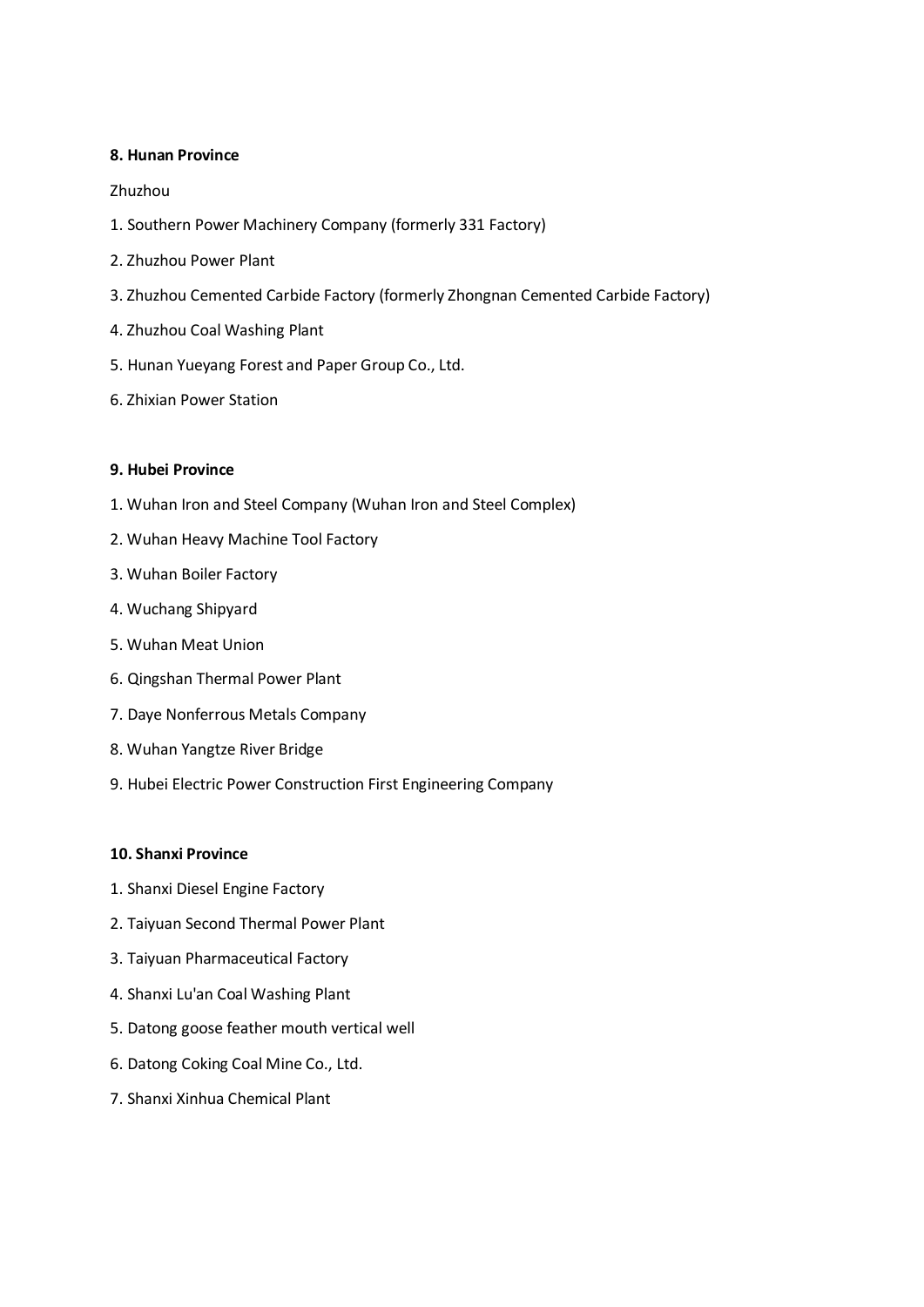#### **11. Jiangxi Province**

Three major tungsten mines:

- 1. Daji shan
- 2. Xihua shan
- 3. Kemei shan

## **12. Anhui Province**

1. Huainan Xiejiaji Central Coal Washing Plant

# **13. Yunnan Province**

- 1. Kaiyuan Power Plant
- 2. Yunnan Tin Company
- 3. Dongchuan Mining Bureau
- 4. Huize lead-zinc mine
- 5. Gejiu Power Station

## **14. Sichuan Province**

- 1. Chongqing Power Plant
- 2. Jinjiang Electric Machinery Factory
- 3. Xinxing Instrument Factory
- 4. Southwest Radio Equipment Factory
- 5. Chengdu Power Plant
- 6. Chongqing Meat Processing Plant
- 7. Hongguang Electronic Tube Factory
- 8. Guoguang Electronic Tube Factory
- 9. Chengdu Motor Factory
- 10. Sichuan Changhong Electronics Group Corporation
- 11. Sichuan Jiuzhou Applied Electronic System Co., Ltd.
- 12.Chengdu 773 Factory
- 13. Lion Beach Power Station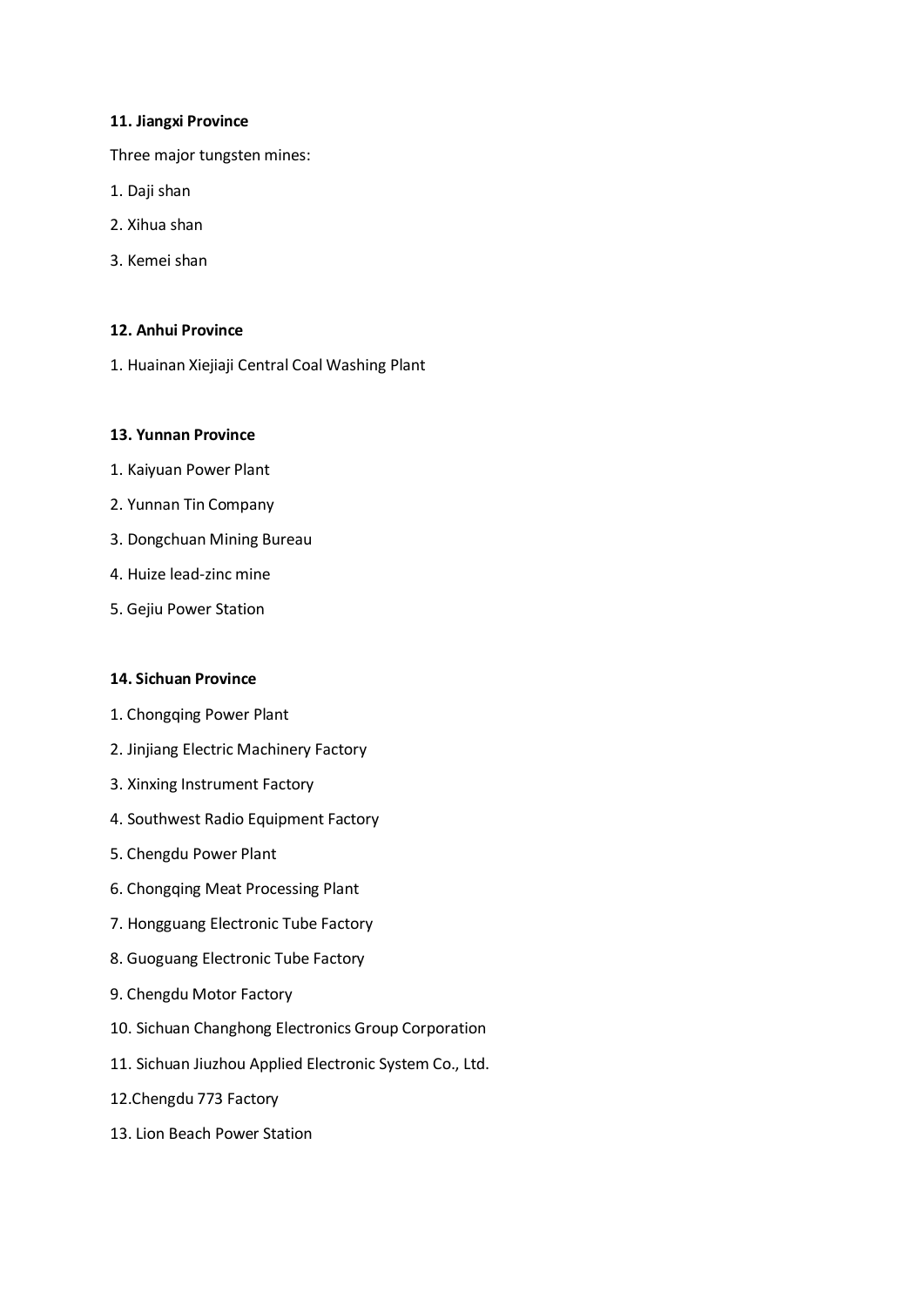## **14. Shaanxi Province**

- 1. Xi'an High Voltage Electric Porcelain Co., Ltd.
- 2. Xi'an Vertical Well
- 3. XAC Group
- 4. Shaanxi Switching Rectifier Factory was built in the early 1960s
- 5. Xi'an Xidian Electrical Materials Co., Ltd. (formerly known as Xi'an Insulation Material Factory)
- 6. Xi'an Power Window Container Factory

7. Xi'an High Voltage Electric Porcelain Factory (4 out of 156) forms Xi'an Electric Machinery Manufacturing Company

8. Xi'an Thermal Power Station

9. The Xi'an Engine Accessory Factory, Aircraft Accessory Factory, Baoji Aviation Instrument Factory, and Xingping Aviation Electrical Appliance Factory built with the aid of the Soviet Union were officially accepted and put into production by the state

10. Tongchuan Jade Cave Vertical Well

## **15. Gansu**

- 1. Yumen Petroleum Administration
- 2. PetroChina Lanzhou Refining & Chemical Company
- 3. Silver Nonferrous Metals Company
- 4. Xigu Thermal Power Plant
- 5. Lanzhou Machinery Factory (or Lanzhou Petroleum Machinery Factory)

6. Lanzhou Refining and Chemical Equipment Factory broke ground and started construction, and later merged into Lanzhou Petrochemical Machinery Factory

- 7. Lanzhou Synthetic Rubber Factory
- 8. Lanzhou Nitrogen Fertilizer Plant
- 9. Lanzhou Thermal Power Station
- 10. Institute of Near Physics, Chinese Academy of Sciences

## **16. Xinjiang**

- 1. Xinjiang Medical University
- 2. Urumqi Thermal Power Station
- 3. China Aviation Industry Corporation I